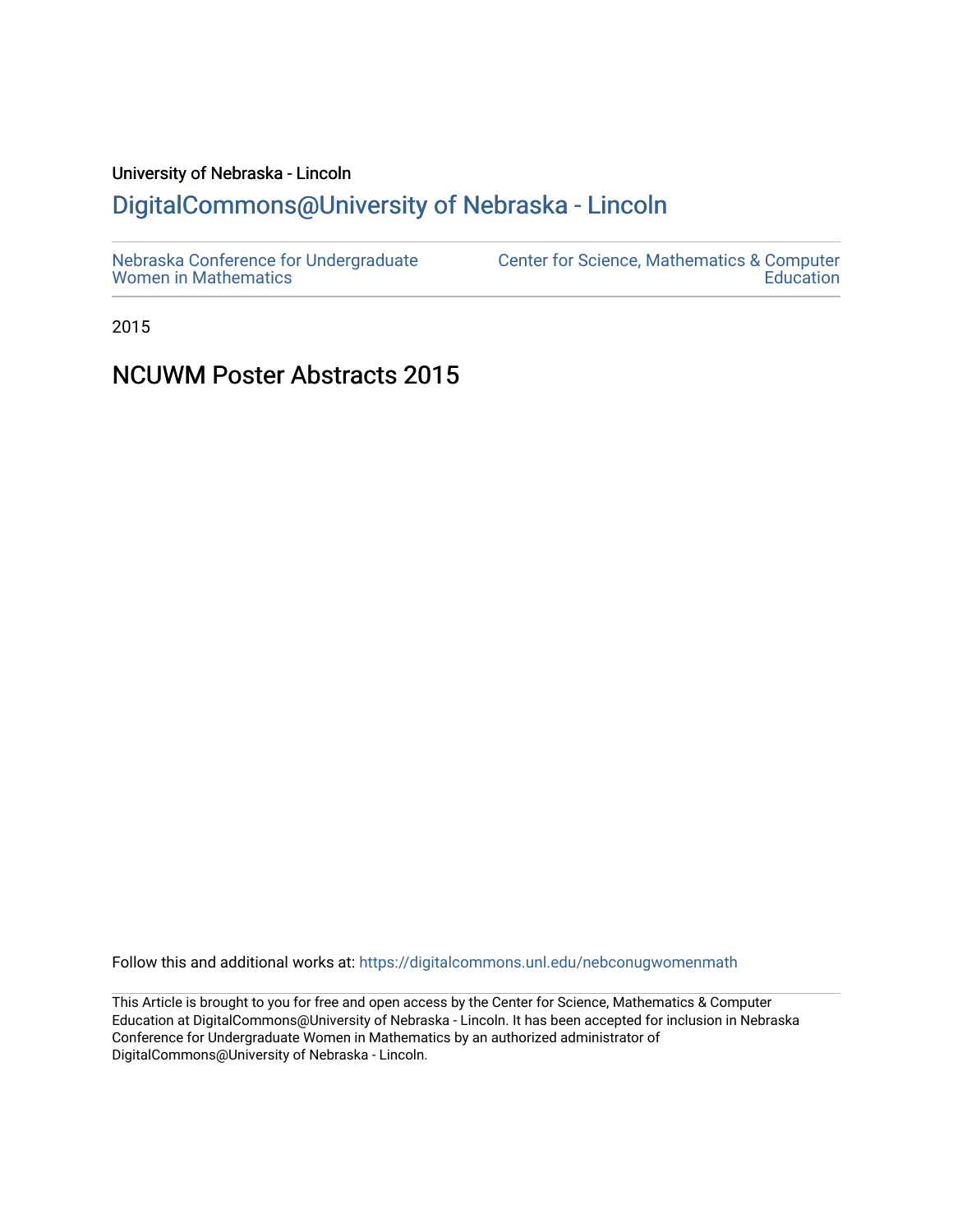The Seventeenth Annual Nebraska Conference for Undergraduate Women in Mathematics

January 23 - January 25, 2015

# POSTER ABSTRACTS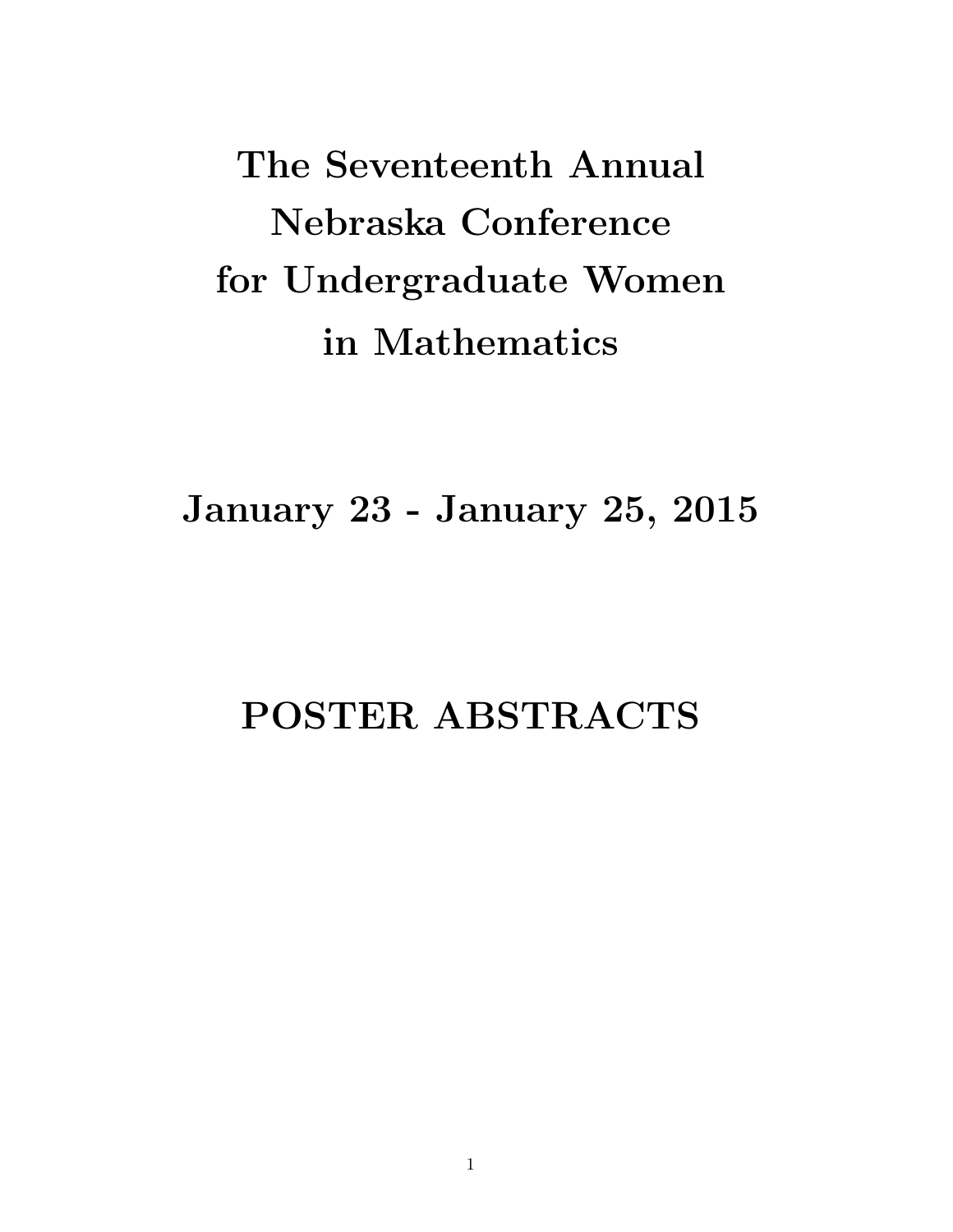# Posters by Undergraduate Students

#### Emily Alfs, Doane College

 $[A-1]^1$  Fun!-Damentals of The Number Game 31-derful

Similar to Sudoku, 31-derful is a game where the player tries to place values into certain positions to win the game. 31-derful is also similar to magic squares in that to win the game, the rows and columns must all sum to the same value. To win 31-derful, the player must place cards from a standard deck of cards into a five by five grid with each row and column summing to 31. Cards are worth their face value except for face cards, which are all worth ten and aces are worth eleven. We started on a two by two grid, and limited the deck to one suit to recreate having one suit less than the size of the grid. We modified the sum rule to having the rows and columns sum to the same value. One unique solution exists in the case of the two by two grid. Research was then scaled up to the three by three case using two suits. We found that there are 358 unique solutions (up to symmetry). Each grid falls into one of five distinct categories. Algorithms were generated that can construct any winning three by three grid.

#### Mikasa Barnes, University of Central Oklahoma

[B-1]On the Painting of Caterpillar Continua

Caterpillar continua are trees with certain restrictions. Caterpillar continua can be partitioned into classes based upon the number of non-cut points and the number of points of order greater than or equal to 3 possessed by each continuum in the class. In fact, a class  $C(m, j)$  of caterpillar continua is defined to be those caterpillars with m non-cut points and with j points of order greater than or equal to 3. Given one of the caterpillars from a class  $C(m, j)$ , we will count the number of non-isomorphic ways to color non-cut points of  $C(m, j)$  any one of k colors.

#### Iris Bennett, Grinnell College

#### [A-2]Inference for the Correlation Coefficient in a Bivariate Normal Model Under Type II Censoring

Suppose a sample of n bivariate Normal random variates  $(X, Y)$  is subjected to Type II censoring on one variate so only p observations are made - the p smallest values of  $X$  (single censoring) or middle p values of  $X$  (symmetric censoring), where  $p$  is predetermined. The sampling distribution of the sample correlation coefficient, r, is mathematically intractable. An arcsine transformation, Fisher's Z, is often used to make inference on  $\rho$ , the population correlation, for full samples because it converges rapidly to a Normal distribution. We demonstrate that use of Fisher's Z transformation leads to systematic errors in percentile estimation of the sampling distribution under Type II censoring, creating confidence intervals with coverage probabilities far from nominal. We propose modifications based on experimental conditions to Fisher's Z and show that these modifications lead to greatly improved estimates of sampling distribution percentiles and closer to nominal confidence interval coverage rates.

#### Abbey Benzine, Coe College

#### [B-2]Optimizing Medical Image Reconstruction

With the advent of higher resolution cameras and faster computer processors, digital images have become more commonplace. This prevalence can be observed in the exponential increase of images shared on personal electronic devices and social networks. In addition to personal use, the domains of academia and industry have gained from the expansion of digital imaging. In our research, we focus on imaging in health care–in particular, CT scanning. The medical field relies on CT scans to create visual representations of the body through noninvasive means. These images are acquired through x-ray data; however, the observed data are not an exact representation of the patient?s anatomy. These data require computational methods to reconstruct the original image. We need an efficient computational method that can reconstruct a high quality image while minimizing patient exposure to radiation. We will discuss various methods for optimizing this reconstruction of the original image from the data we are able to collect.

<sup>&</sup>lt;sup>1</sup>[A-1] means poster #1 in Poster Session A on Saturday. [B-1] means poster #1 in Poster Session B on Sunday.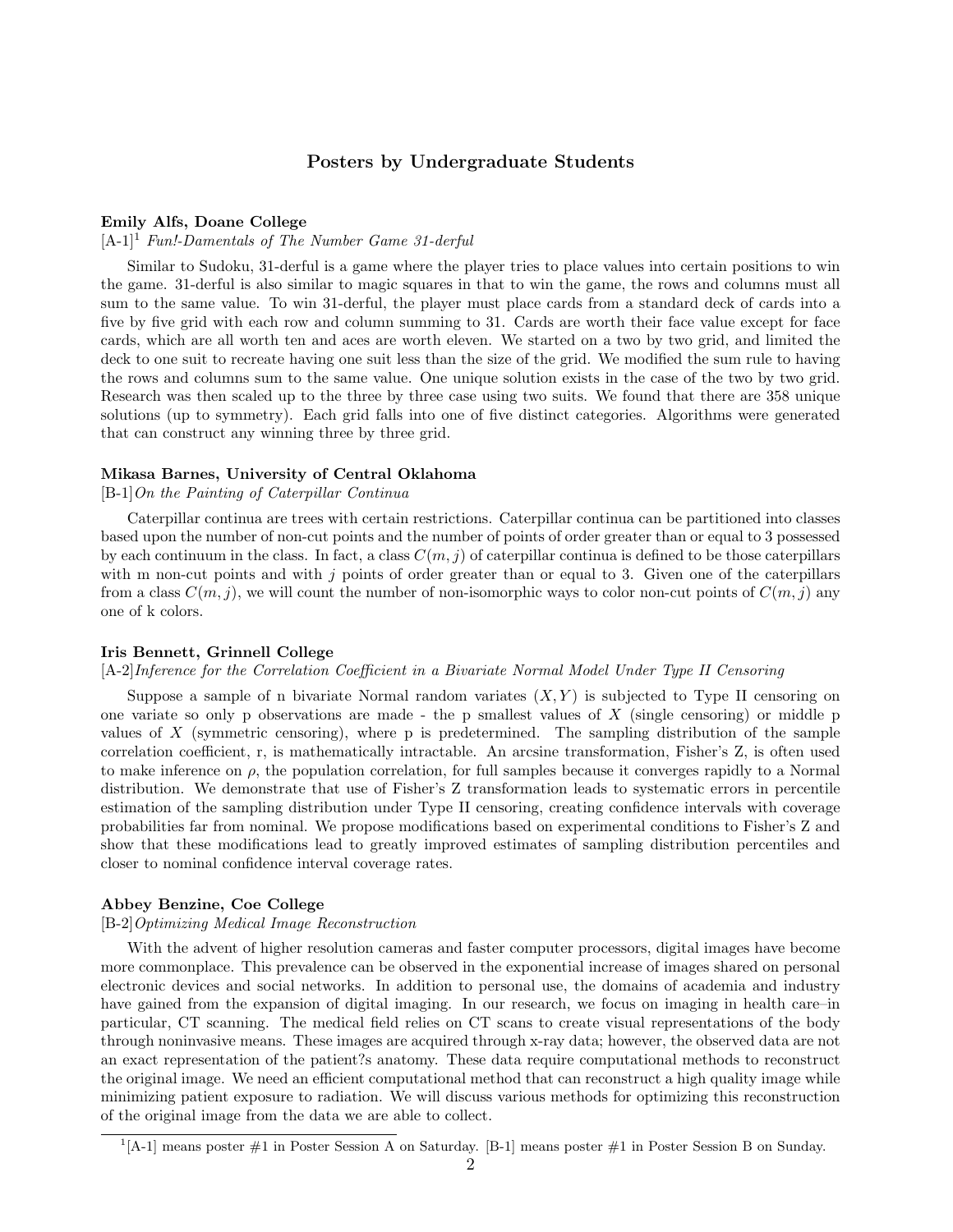#### Rose Berns-Zieve, Hamilton College

[A-3]Groups with Context-Free Co-Word Problem and Embeddings into Thompson's Group V

We describe a generalized Thompson group  $V_{(G,\theta)}$  for each finite group G with homomorphism  $\theta: G \to G$ . Our group is constructed using the *cloning map* concept introduced by Witzel and Zaremsky. We prove that  $V_{(G,\theta)}$  is coCF for any homomorphism  $\theta$  and finite group G by constructing a pushdown automaton and showing that the co-word problem of  $V_{(G,\theta)}$  is the cyclic shift of the language our automaton accepts. Lehnert conjectures that a group has context-free co-word problem exactly if it is a finitely generated subgroup of V . The groups  $V_{(G,\theta)}$  where  $\theta$  is not the identity homomorphism do not appear to have obvious embeddings into  $V$  .

# Kate Causey, Furman University Hayden Rudd, Furman University [A-4]What are We Waiting For? Statistical Analysis in Disney's Animal Kingdom

In May of 2014, three professors and 12 students from the Furman University Mathematics Department traveled to the "happiest place on earth" for a three week intensive course studying applied mathematics in Walt Disney World. This poster presents statistical throughput analysis of two popular rides in Animal Kingdom, Expedition Everest and Kali River Rapids. Our analysis explores wait times of single rider lines and examines capacity issues.

#### Cassandra Chan, Furman University

[B-3]Exploring The Colley Ranking Method with An Application to The National Football League (NFL)

The current NFL ranking system, along with most ranking systems used in other sports, is based solely on the win-loss ratio of their teams. In comparison, the Colley ranking method takes into consideration not only the win-loss ratio, but also a strength of schedule factor. We considered that the inclusion of this factor would give the system more fairness and efficiency. We tried to explore a convenient way to incorporate the Colley ranking method into the NFL schedule and generalize to other scenarios. The approaches we took involve eigenvalues and eigenvectors, adjacency matrices and minimal polynomials, matrix inverses, and elements of graph theory. So far, we have not yet found a desirable result for our purpose, but the ideas presented here provide a valuable basis for further exploration.

#### Taylor Chott, Colorado School of Mines

[B-4]Bayesian Modeling on Small Spatial Lattices

Bayesian hierarchical spatial models are widely used to model phenomenon recorded as lattice data. They are a flexible way to incorporate prior knowledge and uncertainty into estimating distributions for the response. Furthermore, the Bayesian technique allows for the use of Monte-Carlo methods for sampling from a conditional prior distribution. We present a case study of such an approach applied to aggregated melanoma data at the state level in the United States and at the county level in California. The results suggest that on small lattices, an informative prior must be applied to guarantee convergence. We demonstrate how a model comparison metric, DIC, is sensitive to the choice of prior, how confounding can easily be mistaken for significance, and conclude that subject-matter knowledge must be applied to appropriately specify the model.

#### Gabriella Clemente, The City College of New York (CCNY)

[A-5] Graphs with Minimal Well-Covered Dimension

Let G be a graph and  $sc(G)$  be the number of simplicial cliques of G. The well-covered space of G is the vector space of all functions on  $V(G)$  that 'make' G well-covered, and the dimension of this space is the well-covered dimension of G, denoted by  $wcdim(G)$ . In 2005, Brown and Nowakowski proved that (1)  $wcdim(G) \geq sc(G)$ , and that  $(2)$   $wcdim(G) = sc(G)$  if G is a chordal graph. We generalize (2) and obtain a family of graphs with minimal well-covered dimension that contains chordal graphs. We also prove that for any Sierpinski gasket graph,  $S_n$  with  $n \geq 2$ ,  $wcdim(S_n) = sc(S_n)$ .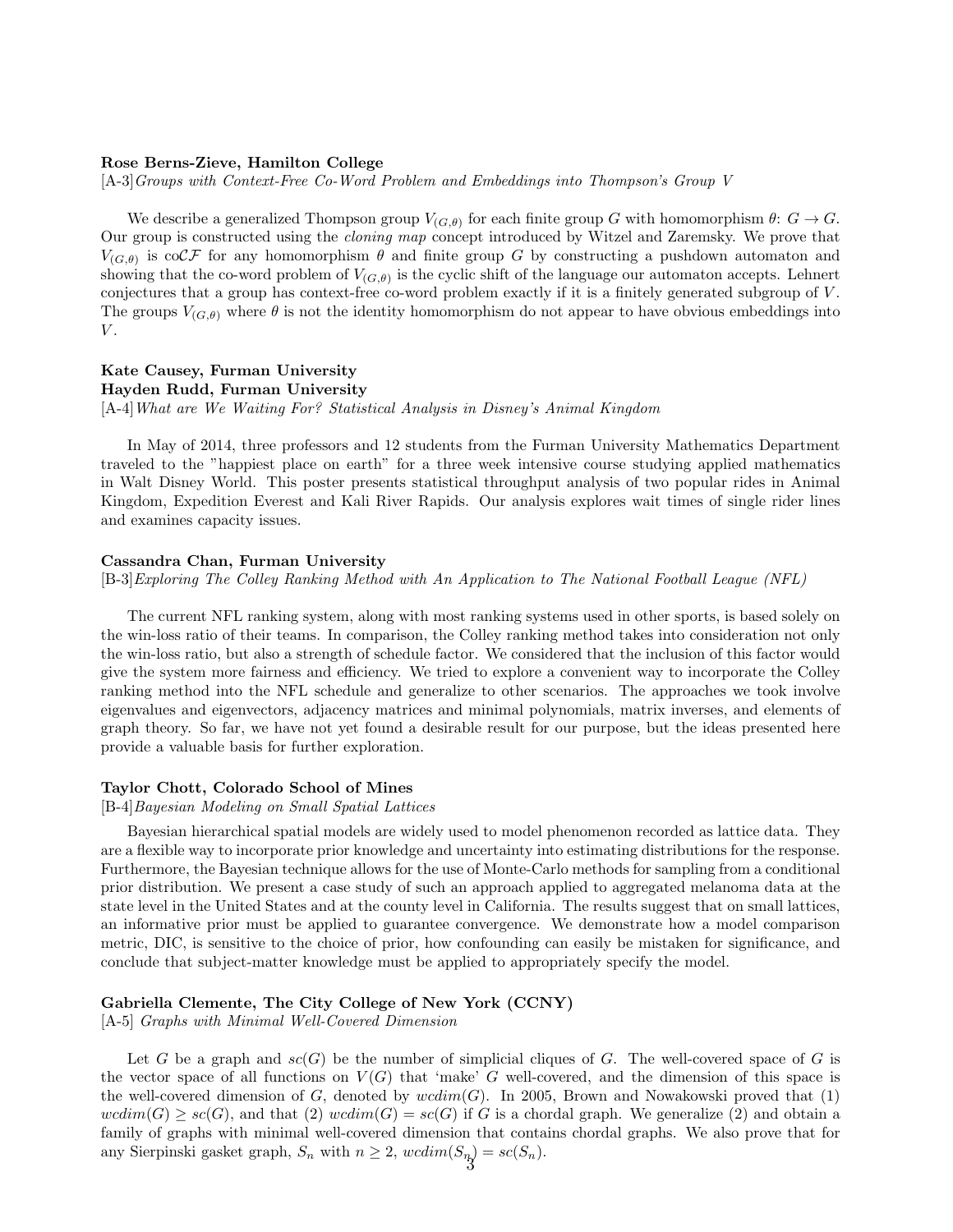## Casandra Conigliaro, Alverno College

[A-6]Geometric Concrete Modeling of Axiomatic Systems

With even the smallest of patterns, there exists mathematical thinking. Axiomatic systems help to illustrate such patterns in mathematical language. My presentation includes creating 2D and 3D geometric concrete models, both computer generated and with physical concrete models, such as a bracelet. I will also discuss generating an axiomatic system from a pattern, more specifically a bathroom tile pattern. In addition, it will be shown that patterns can be used to illustrate the independence of axioms in a system.

#### Amanda Croan, Park University

[B-5]Constructing a Nice Basis for the Global Weyl Module for the Map Algera of Sl2

In 2004, Feigin and Loktev proved that the global Weyl modules for the map algebra  $\mathfrak{sl}_2 \otimes A$ are isomorphic to symmetric tensors of the fundamental module for  $\mathfrak{sl}_2$  tensored with A. In symbols  $W_A(k) \cong S^k(V(1) \otimes A)$ . We build upon this theorem to construct a basis for  $S^k(V(1) \otimes A)$  which, via the isomorphism, gives a particularly nice basis for the global Weyl modules for the map algebra  $\mathfrak{sl}_2 \otimes A.$ 

# FranChell Davidson, Texas Southern University

[B-6]On The Solution of  $X_{n+1} = f(x_n)/x_{n-1}$ 

In this paper we examine the solutions of the equation (1)  $x_{n+1} = f(x_n)/x_{n-1}$  for various functions f. While equation (1) has been studied by several authors, no one has considered (1) for specific functions. This work will fill that void and focus on the qualitative behavior of solutions of (1) boundedness, periodicity, and oscillation of solutions are considered.

#### Aleyah Dawkins, James Madison University

[A-7]Realizations of Secondary Polytopes

Polytopes have been investigated since Euclid and have enjoyed a significant renaissance in the last half-century. Triangulations of polytopes generate a plethora of beautiful structures and have many applications within and beyond pure mathematics. One object associated to the triangulations of polytopes is the secondary polytope. My objective is to provide some first results and further questions on secondary polytopes.

# Mandi Dean, Berry College

# [B-7]Enriching Geometry Curriculum with 3D Printing

3D printers are affordable, powerful teaching tools that can be used to teach difficult mathematical topics such as cross-sections, symmetry, volume, and properties of 3D solids in an interactive and engaging environment. In this presentation, I will share my experiences of teaching geometry concepts to elementary and middle school students using 3D printers and 3D design software. My research team has found that creativity in math, spatial reasoning skills and connections to real world applications–areas which are difficult to address through traditional lessons–can be featured in geometry curricula through 3D printing. The presentation includes a variety of lesson plan ideas for incorporating 3D printers in the classroom as well as teacher feedback and student samples from the 3D printing lessons I have conducted.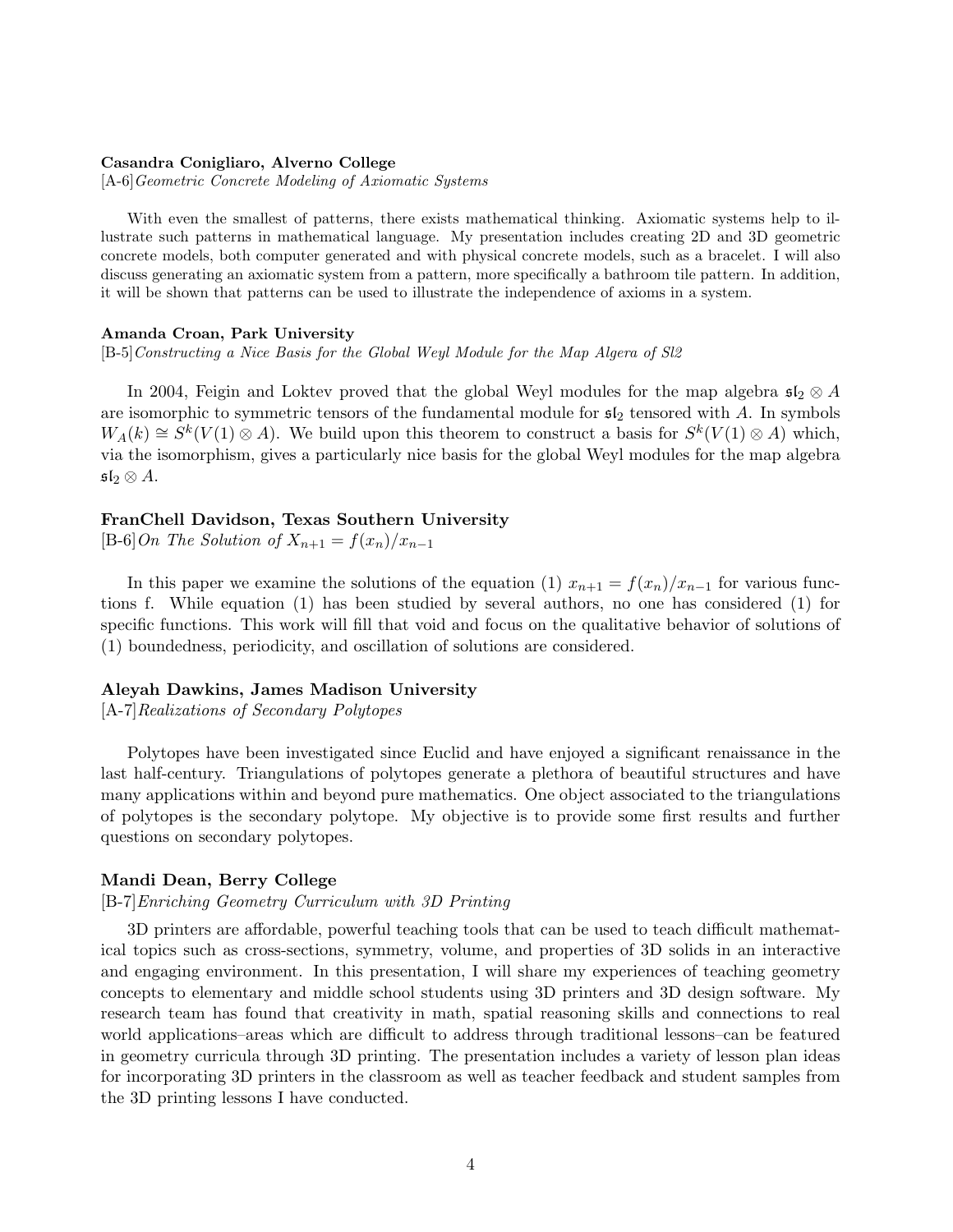# Janae Dixon, California State University, Fresno

[B-8]Grim: A Graph Game

The game Grim is a subtraction game played on a graph. A move consists of deleting an available vertex (one that has not been already deleted), together with any vertices that become isolated as a product of this move. As usual, the last player to make a move wins. Some was already known about Grim played on certain families of graphs (certain paths, cycles, and gears, and complete bipartite graphs and grids). Not surprisingly, the analysis of the game gets really complex when the number of vertices grows, even for very simple graphs, such as even paths. We focused on two problems: Large graphs: What happens when Grim is played on graphs with many vertices. Randomized playing: What happens when Grim is played randomly (no strategy, or just using a 'local' strategy) on a given graph.

# Ailaura Donahoe, Penn State University

# [A-8] Modeling the Interaction Between the Cardiovascular System and Inflammatory Response

The more quickly a patient begins to mobilize after surgery, the shorter their recovery time is. However, postoperative patients are prone to syncope, or fainting. This is due to inflammation lowering blood pressure and their hearts inability to readjust it to normal levels. To better understand this phenomenon, three models were developed to predict blood pressure, heart rate, and the inflammatory response. The models were formulated as systems of differential equations that were solved using MATLAB. They were then tested using blood pressure and heart rate data measured from a healthy subject who was given a dose of endotoxin to stimulate an inflammatory response. The ultimate goal of the project is to combine the models for heart rate and blood pressure in the cardiovascular system and the model of the inflammatory response, in order to achieve a better grasp of why patients faint after surgery and to shorten recovery time by expediting mobility.

# Stephanie Dorough, University of Montevallo

## [A-9]Connectivity Properties of Topological Spaces

My presentation concerns connectivity in topological spaces. A space is connected provided it cannot be expressed as a disjoint union of two nonempty open sets. A stronger property is path connectivity. Examples are given of path connected analytic function spaces, as well as spaces which are connected but not path connected. An interesting property related to connected spaces is that of an explosion point. It is possible for a connected topological space to have an explosion point which, when removed, results in a completely disconnected space (a space in which the only connected subsets are one-point sets). The Cantor Teepee is an example of such a space.

# Elizabeth Eason, Grinnell College

[B-9]Orthogonal Polynomials and Characteristic Polynomials: Coming full circle with cyclic graphs

Each graph has its own associated family of orthogonal polynomials. This summer, I discovered that for the cyclic graphs, these families of polynomials are nested within each other. Through studying the recurrence relation used to derive the orthogonal polynomials, I created and proved an explicit formula to find any orthogonal polynomial for any cyclic graph. After finding that the characteristic polynomials for cyclic graphs are quite similar to the orthogonal polynomial of the same degree, I then used my formula to prove the orthogonal polynomials and characteristic polynomials of cyclic graphs are related in an unexpected way.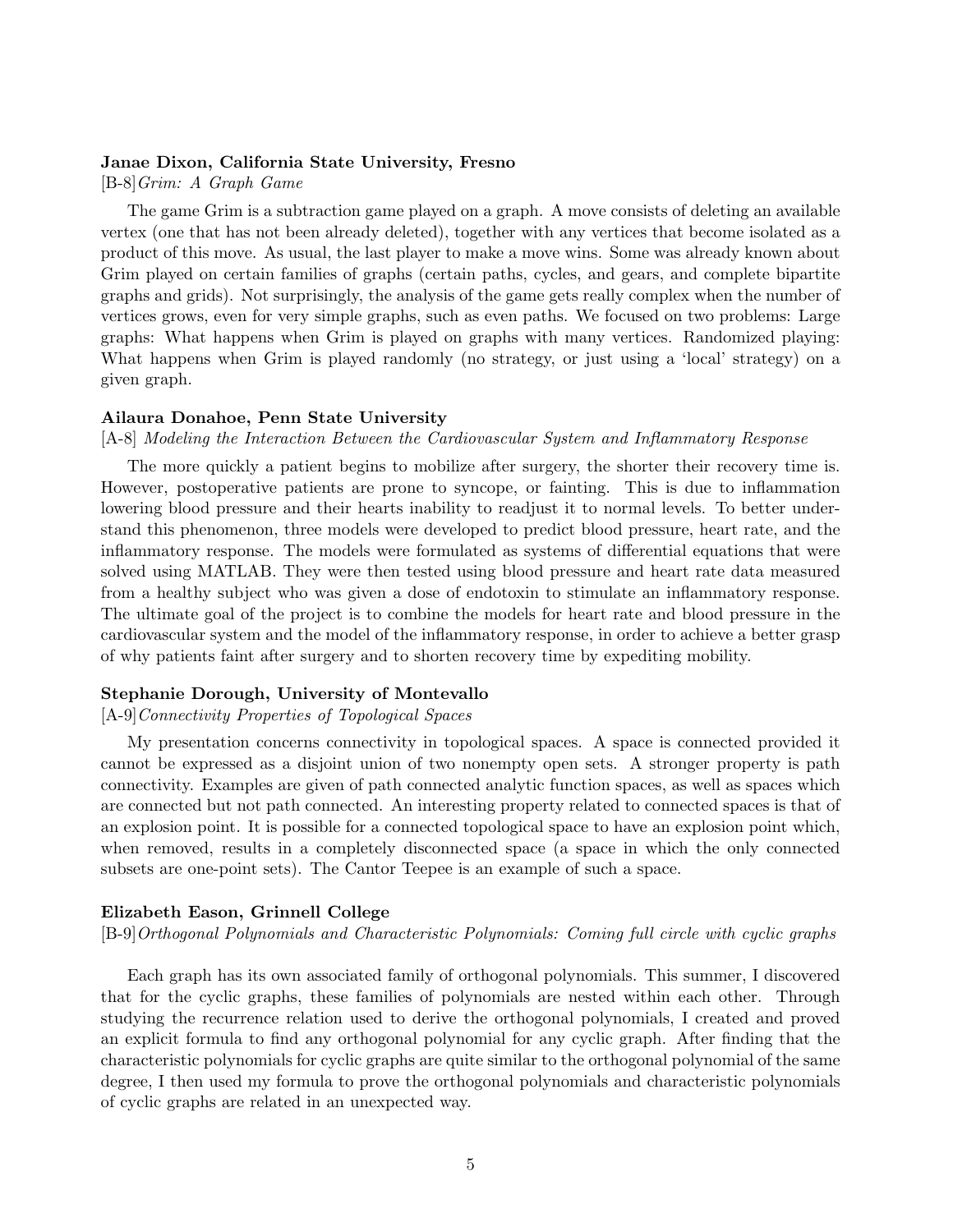## Marquesha Foreman, Texas Southern University

 $[A-10]$ On the Solutions of  $x(n + 1) = (f(x_n))/x(n - 1)$  Where f is Piecewise Linear

Our goal in this paper is to examine the long-term behavior of solutions of the following difference equation  $x_{n+1} = (f(x_n))/x_{n-1}$ , where f is piecewise linear, and the initial values  $x_{-1}$  and  $x_0$  are non-zero real numbers. We examine the boundedness, periodicity, and the existence of oscillatory solutions.

# Remi Fuhriman, Brigham Young University

[B-10]Wavelet Analysis and their Implication for the Art World

The temptation to take what belonged to another was too strong for many during World War II. Art became the currency of war and the practice of Kunstschutz resulted in the looting of over 600,000 works of art. Many of those pieces will never be seen again, but those that have been recovered face charges of forgery. Determining the authenticity as well as the original artist provides art historians with meaningful and valuable information regarding a work's history and influence. Surprisingly, the field of Applied Mathematics provides many tools that can be used to assist in the conclusive authentication of such works of art. Particularly, wavelets have shown remarkable success in this effort by performing numerous hierarchical edge detections at various levels of resolution to analyze paintbrush strokes to identify the style of the artist. Different wavelets have been designed to analyze specific criteria some focus on texture, others topography, and even style and fluency.

# Ara Han, University of Central Oklahoma

[B-11]The Effect of Platelets on the Degradation of Blood Clots

Fibrinolysis, the degradation of blood clots, is initiated by tissue-type plasminogen activator (tPA). However, tPA is inhibited by a molecule called PAI-1, which is secreted by platelets. The presence of both PAI-1 and platelets affects how easy the clot is to degrade. Thus, we use mathematics to study how the configuration of platelets and the presence of PAI-1 affects the degradation of clots. We investigate how the distribution of platelets and PAI-1 affects the degradation rate by using a stochastic model to count the fibers in a blood clot as time progresses.

# Melanie Harrison, Lewis University Elizabeth Langland, Lewis University [A-11] Permutations in Abstract Algebra

We will look at the various aspects of permutations and how they are used in the study of Abstract Algebra. One such aspect is the structure of an r-cycle, and how to create a disjoint cycle from this notation; this can also be seen graphically. Furthermore, we will look at how to formulate the conjugate of  $\alpha$  by  $\beta$ , to create  $\beta \alpha \beta^{-1}$ . We also explore the inverse and transpositions of a given permutation. We will look at another application, dihedral groups. A dihedral group is  $2n$  elements and fulfill the equation  $bab = a^{-1}$ , with element a being of order n and element b being of order 2.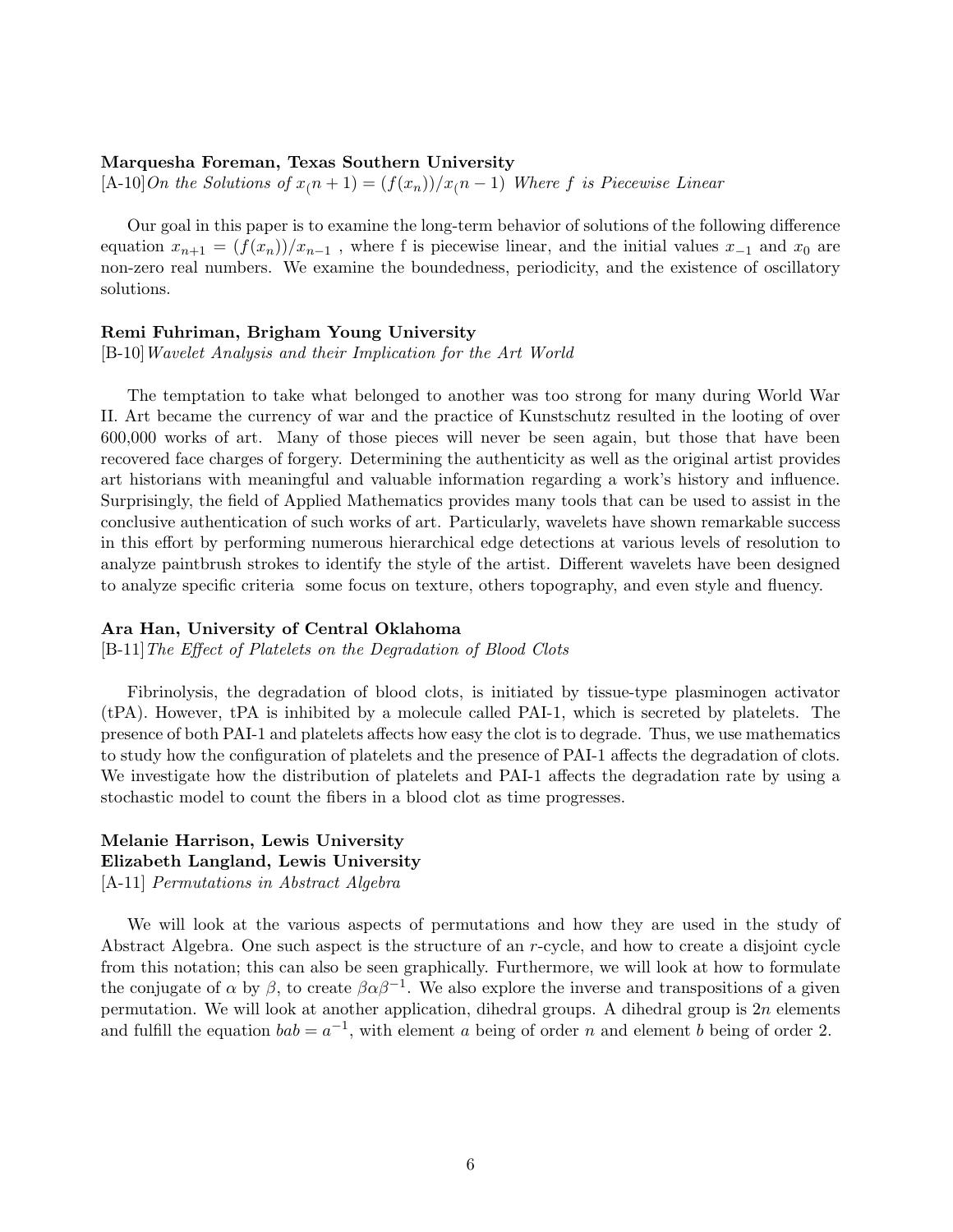# Jessica Hauschild, Kansas Wesleyan University

 $[A-12]$ On the Levi Graph of Point-Line Configurations

Given a certain point-line configuration C one may construct its Levi graph (AKA incidence  $graph$ ), Levi(C), by connecting point-vertices with line-vertices if and only if they are incident in C. In this work we assume C to be a  $(v_r, b_k)$  configuration, and we investigate the vector space of vertex weightings of Levi(C) that are constant on all maximal independent sets of the graph, and prove that its dimension, known as the well-covered dimension of  $Levi(C)$ , is always equal to 0, as long as  $r > 2$ .

# Samantha Hemleben, Wofford College

[B-12]Modeling a Tethered Puck

In this talk I will discuss the project that I worked on while at Oregon State University participating in their REU. Together with two engineers we modeled a puck in Matlab, that is floating on an air hockey table, while it is tethered after it has been launched. Our model takes into account the offset of the tether and the starting point of the puck in relation to the launcher. I also assisted with the building of the launcher on the air hockey table. Once the physical launcher and model of the system were completed we recorded data and compared them. This allowed us to study them and create comparison videos of the pucks movement.

# Kownoon Her, Colorado School of Mines

[A-13]Periodical Cicadas and Prime Numbers

Periodical cicadas are renowned for having unique prime-numbered life cycles of 13 and 17 years. In this project, several simulations were performed to model the survivability of cicadas with unique life cycles ranging from a 10 year cycle to a 20 year cycle. In the simulations, a carrying capacity underground and a co-emergence proportion aboveground were implemented to model competition for available resources. The results showed that from competition, prime-numbered cycles were more likely to outlast nonprime-numbered cycles due to the lack of co-emergence years that primenumbered cycles shared with other cycles.

# Su-Ji Hong, California Lutheran University

[B-13]Applying Queuing Theory to a Queuing System

Queuing theory uses flow balance equations derived from steady states to determine the probability of each state, the number of customers in the system. I modeled the queuing system at the Centrum caf on California Lutheran University campus assuming that the arrival and service rates follow an exponential distribution. The queue system at the register followed  $M/M/1/FCFS/\infty/\infty$ : the arrival and service times are independent, there is one server, it has a first come first serve queue discipline, infinitely many people can be in the queue, and there are infinitely many people from which customers are drawn. I figured out the arrival rate,  $\lambda$ , and service rate,  $\mu$ . I computed the waiting time and compared it to the data. I simplified the model at the kitchen to  $M/M/1/FCFS/\infty/\infty$ . Then I connected them using the fact that  $\lambda$  depends on  $\mu$  of the register. After calculating the probability of each steady state, I calculated the queue time at the register and the kitchen.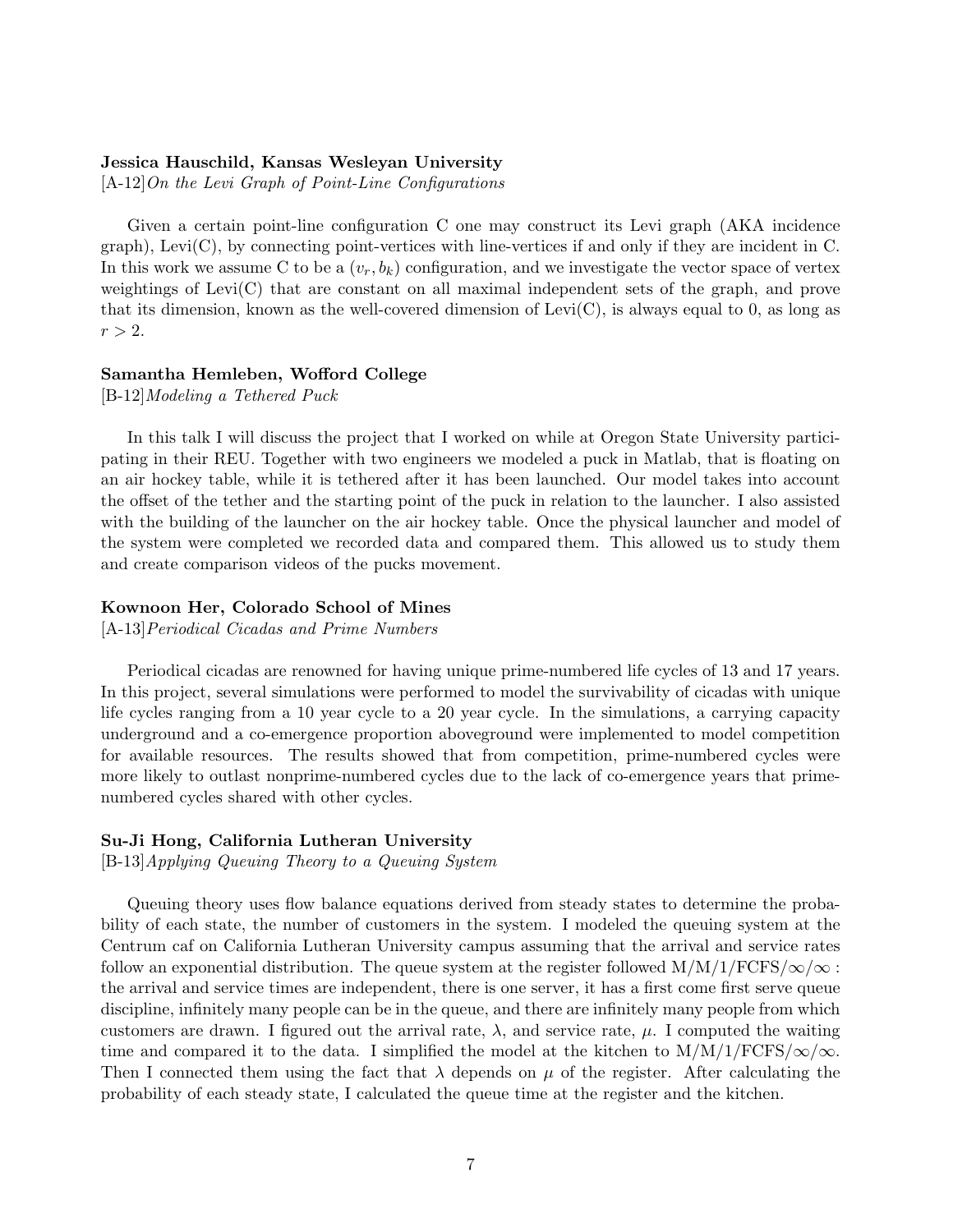# Sarah Jackson, Texas Tech University

[A-14]Exploration of The Iteration of Complex Functions

Rational functions, including logarithmic and rational functions, are iterated using Newton's method. Interesting symmetries and patterns of convergence to specific roots are observed. Fixed points are classified as attracting or repelling. The basins of attraction exhibit interesting geometric properties for different values of specified parameters. These properties are verified for some special cases of the parameters.

# Michelle Johnson, St. Catherine University

[B-14]Combinatorics in the Sinha Spectral Sequence: Geometry of Knots in Higher Dimensions

Generalizing classical knot theory to higher dimensions, we consider the space of knots  $R<sup>n</sup>$ , for  $n \geq 4$ . Although all knots in higher dimensions can be untied, this space has interesting topology. We study motions of families of knots moving through the ambient space. Our main goal is to find an explicit example of a homology cycle. The Sinha spectral sequence transforms this difficult geometric question into a more accessible combinatorial question. We wrote a computer program to address this combinatorial question, and we found that while an explicit example of a cycle in the particular section of the Sinha spectral sequence we were exploring is possible to find, such a cycle would be too complicated to provide insight into the geometry of the space of knots.

# Akina Khan, St. Olaf College

[A-15]On Subgroups of Semi-direct Products

In 1889, Goursat published a paper that established a correspondence between subgroups of a direct product  $A \times B$  and triples of the form  $(A_1/A_2, B_1/B_2, \sigma)$  where  $A_2/A_1 \le A, B_2/B_1 \le B$ , and  $\sigma: A1/A2 \rightarrow B1/B2$  is an isomorphism. About a hundred years later in 1991, Usenko published a paper that established a correspondence between subgroups of a semi-direct product  $A \circ \varphi B$ , where  $\varphi: B \to AutA$ , and triples of the form  $(L, R, \theta)$  where  $L \leq A, R \leq B$ , and  $\theta: R \to A$  is a derivation (or crossed homomorphism) with special properties. While Goursat's theorem has been used many times to investigate subgroups of direct products, Usenko's theorem has not, probably due to the computational complexity of finding the special derivations. In our paper, we find ways of reducing the computational complexity under certain conditions (e.g. when one of A is abelian), and use Usenkos theorem to determine the subgroups of certain metacyclic p-groups.

# Dana Lacey, North Central College

[A-16]Bathtub and Unimodal Hazard Flexibility Classification of Parametric Lifetime Distributions

There are a number of bathtub and unimodal hazard shape parametric lifetime distributions available in literature. Therefore, it is important to classify these distributions based on their hazard flexibility to facilitate their use in applications. For this purpose we use the Total Time on Test (TTT) transform plot with two different criterion: I) measure the slope at the inflection point on the scaled TTT transform curve; II) measure the slope at selected points from the constant hazard line on the scaled TTT transform curve. We confine our research to classify the flexibility of Weibull extensions and generalizations and also select one-shape parameter lifetime distributions to exemplify the two criterion process.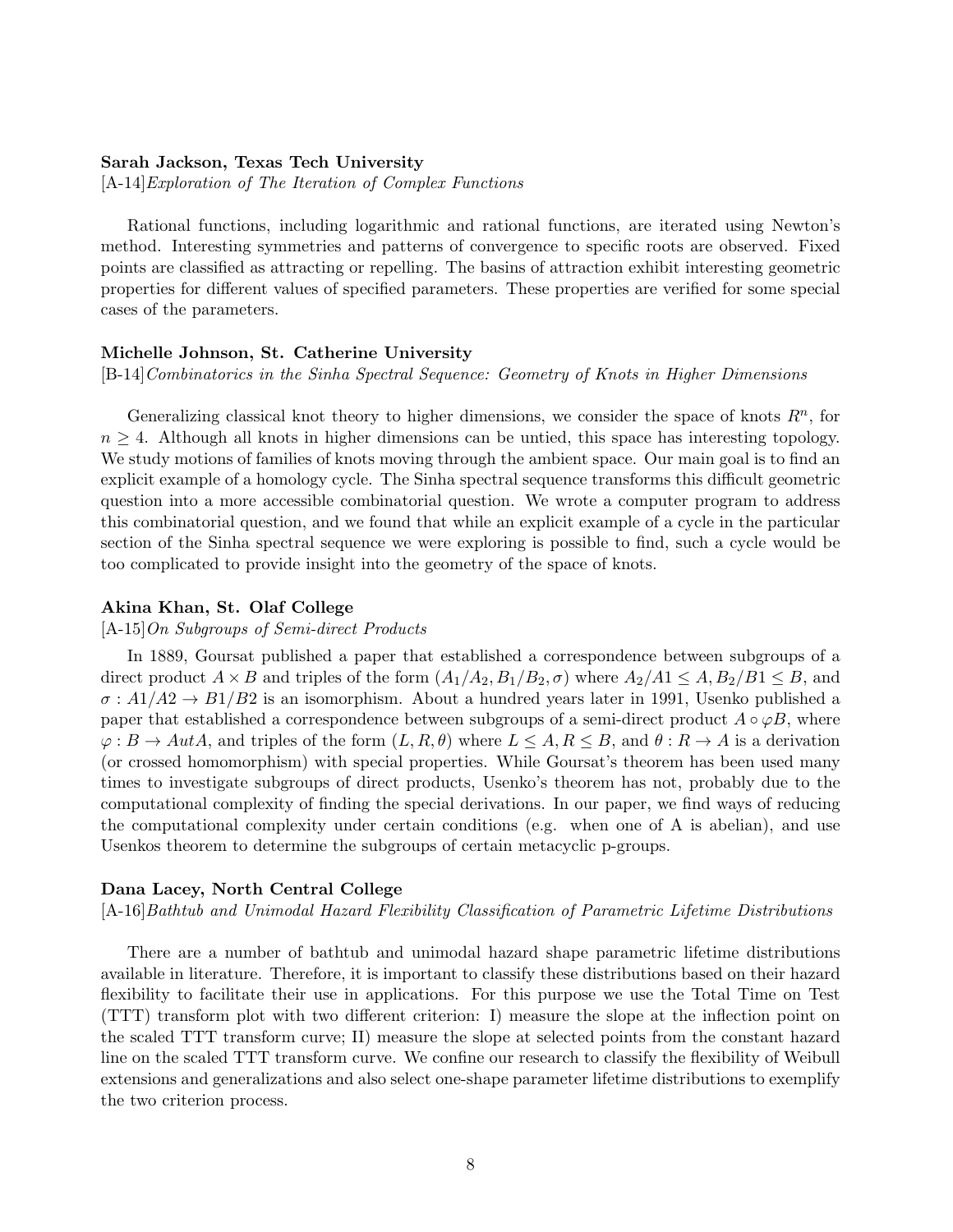# Elizabeth Langland, Lewis University see Melanie Harrison

# Grace Lim, California State Polytechnic University, Pomona

[B-15]Persistent Random Walk of Microorganisms in a Porous Medium

Microorganisms such as bacteria and algae typically live in complex porous environments like soil and biological tissue. It is challenging to characterize accurately the movement of microorganisms under these conditions for their motion is neither completely random nor fully deterministic. For our project, we develop a persistent random walk model for the motion of swimming cells in an idealized lattice-like porous medium. The walk is described by a Markov chain in phase space, tracking both position and velocity. Physical parameters, including the overall geometry, bulk flow, and scattering laws, are incorporated into the memory-dependent transition amplitudes. Based on this simplified model, we analyze the drift and diffusion of the microorganisms through the medium. From the fundamental matrix of the Markov chain, we numerically compute first passage time in MATLAB for square and honeycomb lattices to determine the effects of lattice structure on microbial transport.

# Lucia Magos, Creighton University

[A-17]Low Regularity Mild Solutions to The MHD Equation

Here, we consider the incompressible magneto-Hydronynamical (MHD) equation. The MHD equations govern the dynamics of the velocity and magnetic fields in electrically conducting fluids such as plasmas, reflect the conservation of momentum, are induction equations, and specify the conservation of mass. In this paper, we prove the local existence of a unique short-time solution to the MHD equations with known data in the Sobolev space  $H^{s,p}(\mathbb{R}^n)$ .

# Connie Maluwelmeng, Iowa State University

# [B-16]Modeling and Optimization of Solar Tower Power Plants

The purpose of this project was to create a basic structure for a graphical interface. Previously, the research team had created a working software that optimized solar tower power plants based on several parameters such as location, solar tower configuration, time of day, number and position of heliostats (mirrors that reflect sunlight into the central receiver located on the tower), and many others. A problem arose when the team realized that most people would not know what most of the parameter labels were. Thus, this project created. A graphical user interface creates a way for users to easily interact with digital copies of their existing or in-design solar tower power plants.

# Aurora Marks, California State University, Sacramento

[A-18] Modeling the Sea Floor Using Tension Spline Curve Radial Basis Functions

A map of the seafloor off the coast of California is constructed by interpolating bathymetric data with radial basis functions under tension (RBFTs). Open source tools were used to calculate and render the sea floor images. Data used in this study were acquired, processed, archived, and distributed by the Seafloor Mapping Lab of California State University Monterey Bay.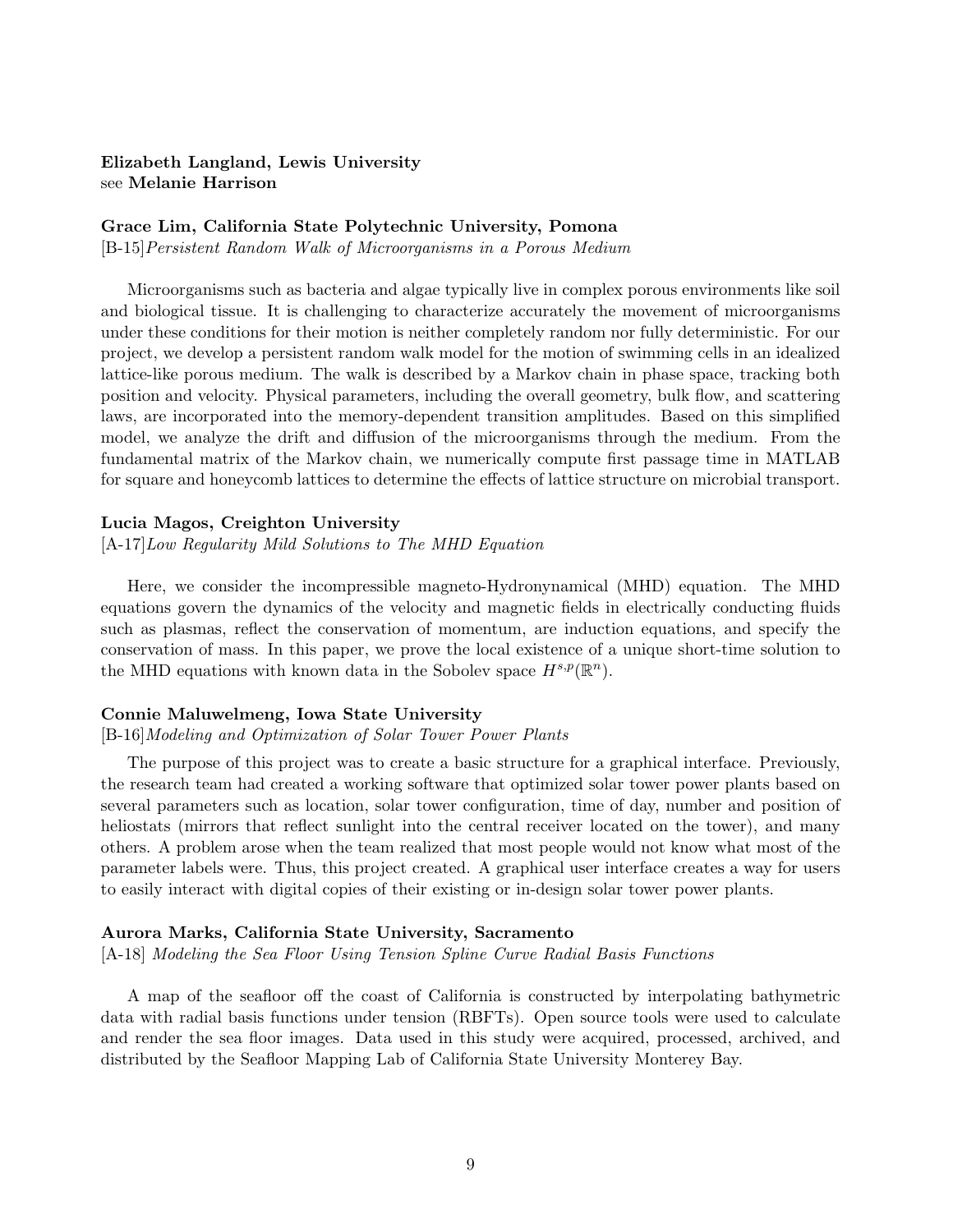# Talin Masihimirzakhanian, California State Polytechnic University, Pomona

[B-17]A Locally Adaptive RBF-FD Method

Conventional Radial Basis Function (RBF) methods for numerically solving partial differential equations use global approximations resulting in dense matrices that grow in size if data refinement occurs. The Radial Basis Function – Finite Difference (RBF-FD) approach is a local approximation method that utilizes nearest neighbor data and yields a sparse implementation. Unfortunately RBF-FD differentiation matrices have fixed stencils and the approximations can lose accuracy under refinement. In this paper we propose using local approximations with locally adaptive stencils that take advantage of the features of both global and local approximations. In this approach the stencil sizes stay fixed where the solution is smooth but grow in size only where refinement is needed. The advantage of this method is that it is computationally efficient and stable much like the RBF-FD method but offers comparable accuracy to global approximations with significantly lower computational cost.

# Lorena Maxwell, Rose-Hulman Institute of Technology

[A-19]Using Machine Translation to Extend Text Classification

In order to place advertisements relevant to the content of the web pages on which they appear, text classification (TC) has to be utilized. However, this process is burdened by the fact that a person has to observe a web page and manually label it to create training data for the machine. Because there are millions of pages, categorizing them is both time consuming and expensive, especially when it needs to be done over tens of languages. My team approaches this problem by automating the process of text classification for foreign-language articles by using machine translated (MT) texts to train a classifier. We experiment with English, Spanish, Russian, and French articles from Wikipedia, using English as the source language and the others as target languages. We compare the MT model to the native model and investigate the benefits and limitations of machine translation.

# Jordan Michela, University of Central Oklahoma

[B-18]Saving Lives One Ambulance Trip at a Time

In emergency situations, a person may lean towards calling 911 for an ambulance. From the scene of the accident, the victims are rushed to a hospital where their injuries can be taken care of. When you have multiple hospitals in the area, which one would be best to send the patient to? Problems could result from having a shortage in doctors, a delay, no rooms available, or even no one specializing in that specific injury. So how do you come up with the best solution without worsening the condition of the patient? We model the problem mathematically and test the solutions generated by simple heuristics against those from more advanced alternatives.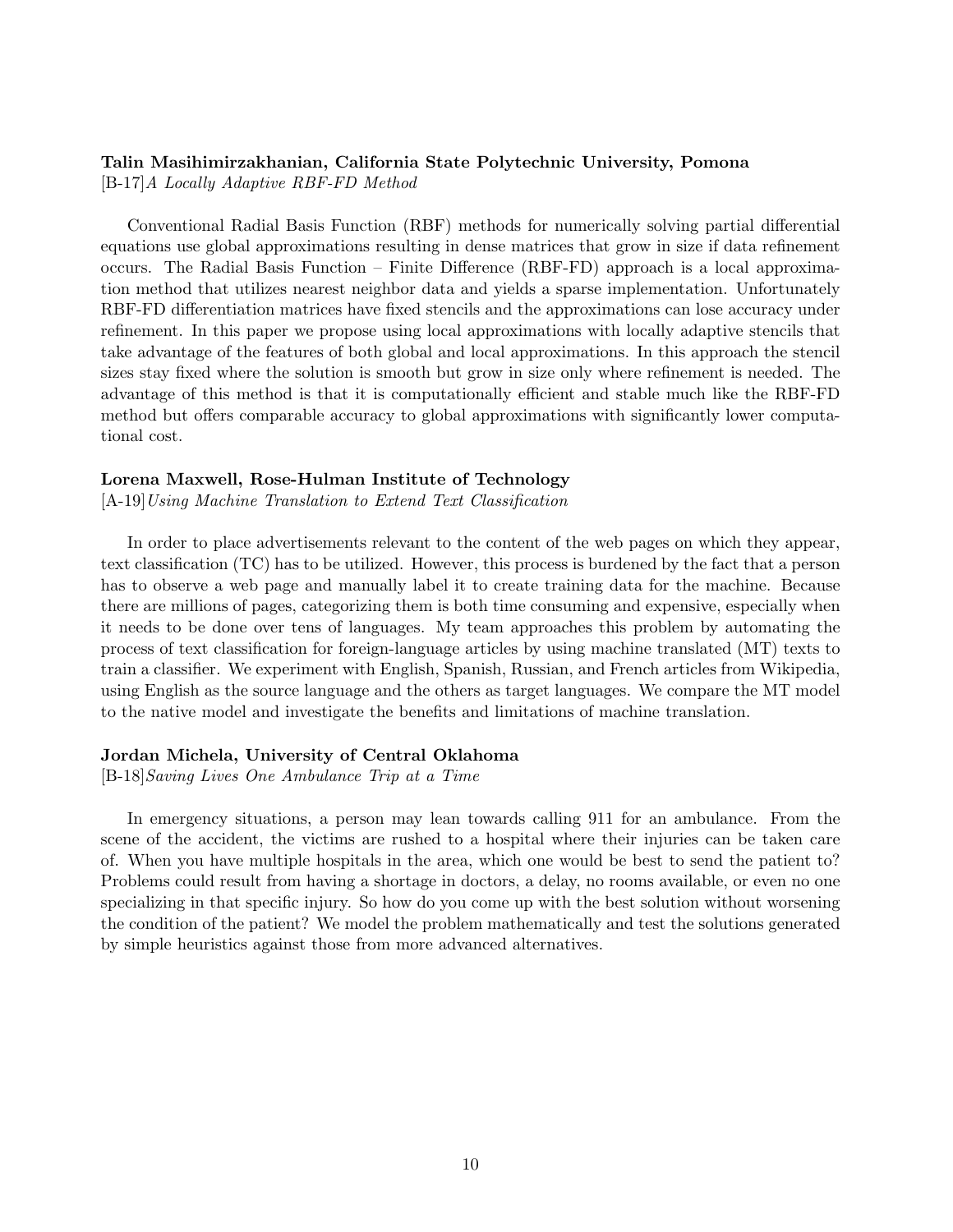# Erica Musgrave, Saint Mary's College of California

[A-20] Catalan Numbers Modulo  $2^{\alpha}$ 

Catalan numbers, defined by the explicit formula  $C_n = 1/1 + n C_{2n}^n$ , have been studied since the eighteenth century due to their frequent appearance in various fields from set theory to combinatorics. For example,  $C_n$  counts the number of permutations of  $\{1, 2, \ldots, n\}$  that avoid a three-term increasing subsequence. However, there are few results about the properties of Catalan numbers modulo prime powers. In particular, this project examines the number of residues obtained by viewing Catalan numbers modulo powers of 2. For example, it is known that no Catalan number is equivalent to 3 modulo 4. Can other residues that do not occur for higher powers of 2 be characterized? As these higher powers of two are analyzed, it can be seen experimentally that more and more residues are not attained. Through our research we believe as  $\alpha$  gets large, the proportion of residues modulo  $2^{\alpha}$ attained by some Catalan number is between 0.125 and 0.27.

# Brittany Myers, University of Central Oklahoma Alanna Riederer, University of Central Oklahoma [B-19]A Mathematical Model of Circadian Rhythms in Drosophila

Periodically occurring events can be expressed by a system of differential equations. Circadian rhythms, daily rhythmic activity cycles, are an example of such an event. Experimental observations coupled with previous modeling efforts have explained much of the behavior of Drosophila circadian rhythms, but questions remain. We develop a more comprehensive model which accounts for two different Drosophila genes (PER and TIM), in an effort to create a more accurate biological description. We hypothesized that our biologically-motivated model will better model the observed circadian rhythms.

# Danna Naser, Texas Tech University

[A-21]Evaluating The Impact of Climate Change on Dynamics of House Insurance Claims

Insurance companies are highly affected by adverse climate change. Indeed, the year 2013 brought a record amount of claims and losses due to weather related damages, which in the USA and Canada alone cost the insurance industry more than 3 billion dollars. The objective of this paper is to provide a statistical data-driven insight on the (non)linear relationship between weather-related house insurance claims and atmospheric variables and to predict future claim dynamics accounting for changes in extreme precipitation. In this paper we propose to employ a flexible Generalized Autoregressive Moving Average (GARMA) model for count time series of insurance claims, develop a new method to compare tails of the observed and projected extreme precipitation and evaluate its impact on number of claims in the GARMA framework. We illustrate our approach by studying house insurance dynamics in three Canadian cities.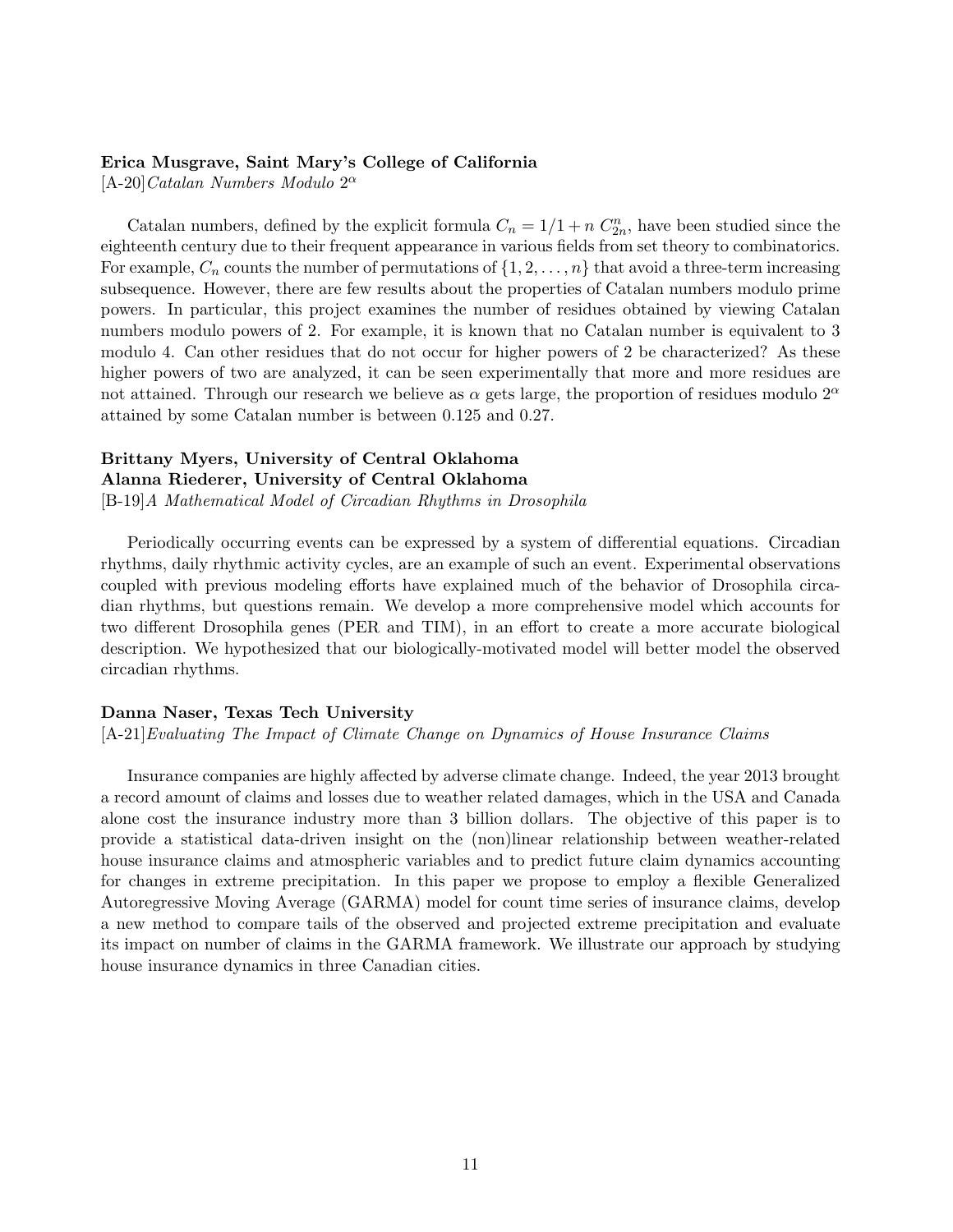# Alyssa Newman, Hobart and William Smith Colleges

[B-20]All Work No Play, Is It Worth It?

We are interested in seeing how important friendships are for college students and whether they can enjoy friendships while maintaining good academic performances. Assuming the topology of college friendships fits into a Watts Strogatz network, we studied relationships between socialization and academic work using a series of computer simulations. We studied to which extend friendships help students handle the stressful college environment and attempted to find an optimal time allocation between academic work and maintaining these crucial friendships. Base assumptions from Sociology and Phycology research are used to fairly generate these networks and scenarios. We found that for students to enjoy their college life, it is very important to have close friends that can assist in a time of need. We also found that doing well in academics is also rewarding and spending more time on academics can improve your overall happiness.

# Maisie Newman, Washington College

[A-22]Knot Colorings and Dimer Graphs

A knot is a circle embedded into three-dimensional space. We can investigate properties of knots with invariants: specific quantities assigned to knots that are the same for isotopic knots. In 1956, Fox defined n-Fox coloring of knot diagrams as a way to get new invariants. Now, we have a new method to color knot diagrams called face coloring. We know we can get data about face coloring knots via matrix theory in the same way that we could for Fox coloring. The methods we are particularly interested in are using the determinant and Smith Normal Form of a face coloring matrix in order to determine how many nontrivial n-face colorings there are for any n. When a knot is alternating, there is a way to build a graph from a knot's face coloring matrix and use a visual approach to find the same data. The goal of our project is to get data about the knot's corresponding matrix directly from the graph. We would also like to find a way to relate the graphs data directly to the structure of the knot.

# Sujee Park, Colorado School of Mines

[B-21]Modeling Malaria

Mathematical biologists have spent over a century modeling malaria. With many different assumptions and approaches, this disease has proved to be complicated to fit into a mathematical model. This research project uses insights and approaches from the most well-known malaria models. Our goal in creating a model was to balance realistic biologic assumptions with the limitations arising from simulations done in Matlab. We use a simplistic approach, similar to the Ross Model of 1911. From this starting point we developed two models. The first introduces vital dynamics (natural births and deaths), and the second introduces temporary immunity. Using constant parameters and initial conditions across the two models, we were able to find differences in the two approaches. Additionally, we consider how the spread of the disease changes with preventative measures versus medical treatment. Simulating these changes can give insight into which practices can keep this disease at an endemic state.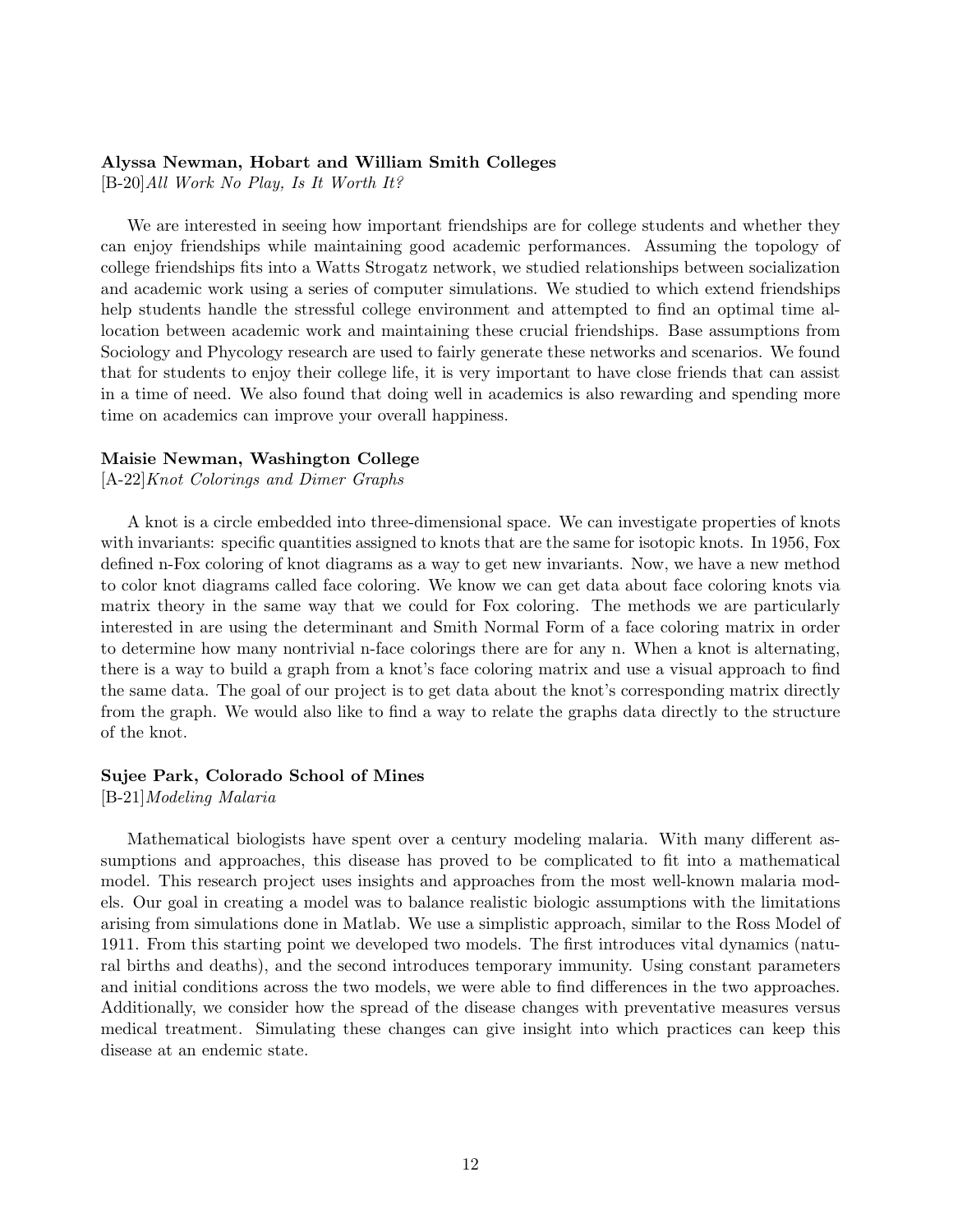# Anisha Pathak, University of Southern California Kira Soderstrom, University of Southern California

[A-23]A Data Analytic Approach to Epileptic Seizure Prediction

We will present the methods that we investigated and developed with the aim of contributing to a more efficient seizure forecasting system for epilepsy patients. The research area dealing with using intercranial electroencephalography (EEG) recordings to predict imminent seizures (preictal brain activity) is very active. In particular, the American Epilepsy Society sponsored a data science challenge (https://www.kaggle.com/c/seizure-prediction) in which a team of USC undergraduates participated this past fall. We will discuss the process of developing and implementing our algorithms. We will also give a brief survey of the mathematics and statistics that was involved.

# Alex Peterson, Berry College

[B-22]Uniquely Bipancyclic Graphs

A bipartite graph on n vertices, n even, is called uniquely bipancyclic (UBPC) if it contains precisely one cycle of length  $2m$  for every  $2 \le m \le n/2$ . In this note, using computer programs, we show that if  $32 \le n \le 56$ , and  $n \ne 44$ , then there are no UBPC graphs of order n. We also show the six non-isomorphic UBPC graphs of order 44. This improves the recent results on UBPC graphs of order at most 30.

# Ariel Pignatelli, SUNY New Paltz

[A-24]Real and complex dynamics for symbolic sequences of logistic maps

The behavior of orbits for iterated logistic maps has been widely studied since the dawn of discrete dynamics as a research field. Existing results refer not only to the family of real quadratic polynomials, but also to the context of complex maps  $f(z) = z^2 + c$ . However, little is known about orbit behavior if the map evolves along with the iterations. We investigate how the theory changes if the dynamical scheme involves two functions,  $f_0$  and  $f_1$ , iterated according to a prescribed binary sequence of 0s and 1s. In particular, we observe the effects of the structure of the symbolic sequence (periodicity, complexity, etc) on the complexity of the resulting system and (visually) on the topological structure of its Julia set. This direction is of potential interest to a variety of applications (including genetic and neural coding), since it investigates how an occasional or a reoccurring error in a replication or learning algorithm may affect the outcome.

# Hannah Prawzinsky, Northern Arizona University Emily White, Northern Arizona University

[B-23]On Prime Vertex Labelings

A prime vertex labeling is an injective assignment of the labels  $\{1, 2, ..., n\}$  to the vertices of a simple connected graph on n vertices such that any two adjacent vertices have relatively prime labels. We will present background information, known results, and some open questions associated with prime vertex labelings. No prior knowledge of graph theory is needed.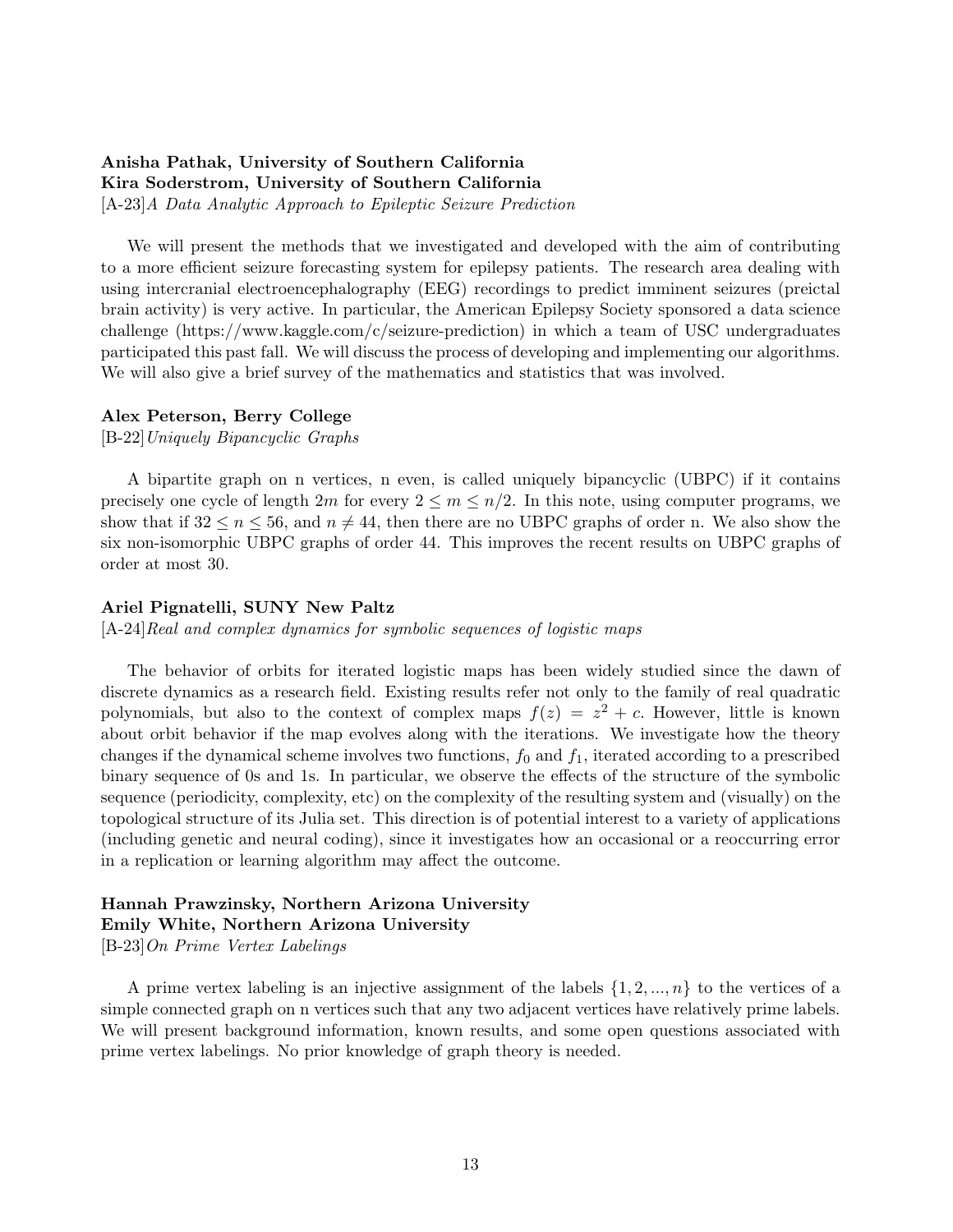# Sarah Renfro, Sam Houston State University

[B-24]Simplified Pseudo-Kauffman Polynomial: An Invariant for Pure Pseudoknots

In mathematics, a knot is an embedding of a circle in 3-dimensional Euclidean space. However, the study of knots is primarily on 2-dimensional representations of knots, called knot diagrams. Two knot diagrams are equivalent if they are related by a finite sequence of Reidemeister moves. Pseudoknot diagrams, conventionally called pseudodiagrams, are generalizations of knot diagrams where, at a crossing, the over and under strands may be undetermined. Crossings where the over strand is unknown are called precrossings. Two pseudoknot diagrams are defined to be equivalent if they are related by a finite sequence of Reidemeister moves and pseudo-Reidemeister moves. Equivalent pseudoknot diagrams are said to be diagrams of the same pseudoknot. In my presentation, I will introduce an invariant for pure pseudoknots inspired by the Kauffman Polynomial and characterize the polynomial for families of pure pseudoknots. A pseudoknot is said to be pure if there exists a diagram of the pseudoknot with only precrossings.

# Alanna Riederer, University of Central Oklahoma see Brittany Myers

# Colleen Robichaux, Louisiana State University

[A-25] K-Knuth Equivalence for Increasing Tableaux

A K-theoretic analogue of RSK insertion and Knuth equivalence relations was first introduced in 2006. The resulting K-Knuth equivalence relations on words and increasing tableaux on [n] has prompted investigation into the equivalence classes of tableaux arising from these relations. Of particular interest are the tableaux that are unique in their class, which we refer to as unique rectification targets (URTs). We give several new families of URTs and a bound on the length of intermediate words connecting two K-Knuth equivalent words.

# Gabriela Rodriguez, Universidad Metropolitana

[A-26]Hydrothermal Synthesis of MoS2 Catalyst Applying EDTA Acid in the HDS of Petrochemicals

The metal dichalcogenide catalyst MoS2 has been a standard material employed in the petrochemical industry for hydrodesulfurization process. The new TMS generation has to be strong and selective enough to disassociate the sulfur and other pollutants from the liquid transportation fuels. In order to create this kind of catalysts two different protocols (Wet Chemistry and Reflux) were designed and followed. MoS2 had to be "promote" by adding Co(NO3)2 and Ni(NO3)2 to enhance the catalytic activity. EDTA acid was also added to impregnate solutions containing the Ni (or Co) and Mo precursors. This catalyst was submitted to X-Ray diffraction (XRD) and High resolution Transmission electron microscopy (HRTEM) for characterization of the phases presented. Also catalytic activity was measured in the Hydrodesulfurization of dibenzothiophene (HDS of DBT) reaction.

Hayden Rudd, Furman University see Kate Causey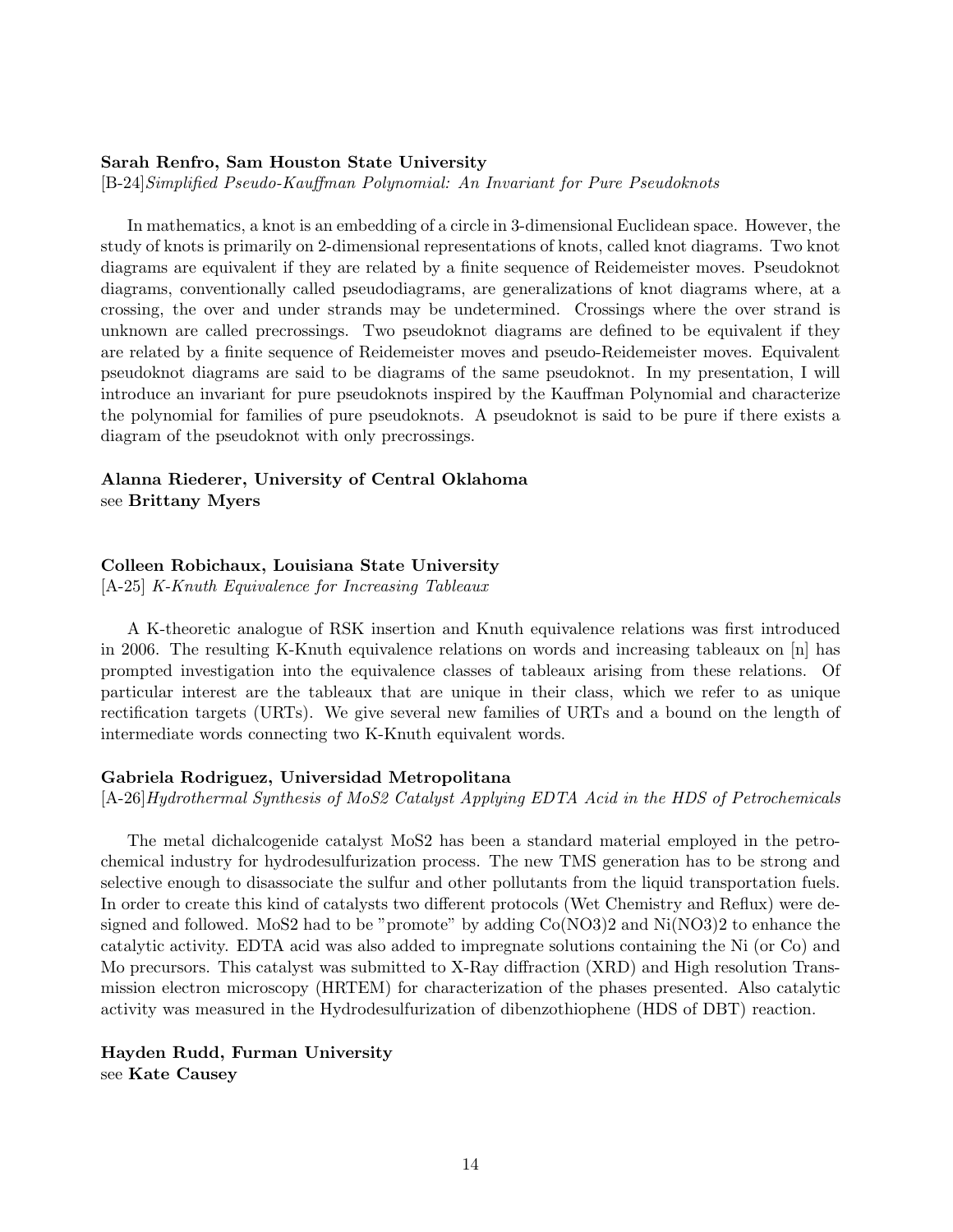# Wendy Rummerfield, University of Redlands

[B-25]Touch-based Continuous Authentication

Smartphone continuous authentication seeks to add a layer of defense beyond existing entry-point authentication systems. Most pre-existing research focuses on data gathered from the touch screen itself, such as the characteristics of tapping and swiping. However, the focus of this project discovering novel features from different sources, specifically, the device's motion sensors. I hypothesized that a person's heartbeat could be detected using the smartphone's built-in accelerometer, which could be utilized as a method to differentiate between users. After collecting data from an app created last year, I analyzed the data using an algorithm I wrote in Matlab to detect peaks in the acceleration signal that could correspond to heart beat. The algorithm also creates a feature vector to hold calculated statistics which will be used to create a template in order to compare different users.

# Megan Schill, University of California, Merced

[A-27]Modeling the Diffusion of Prion Aggregates in Budding Yeast

Prions are misfolded proteins which self-propagate by converting native proteins to the aggregationprone prion form. These prions cause fatal neurodegenerative diseases, collectively termed Transmissible Spongiform Encephalopathies. The devastating nature of these diseases has focused researchers on identifying prion propagation and transmission mechanisms. The prion transmission mechanism during cell division is not yet understood; our aim is to examine how an analogous process occurs in model organisms. In Saccharomyces cerevisiae the protein Sup35 adopts multiple prion conformations. Recent fluorescence and mathematical modeling studies have shown that differences in strain transmissibility depend primarily on aggregate size and not strain specific conformation. Based on prior experimental and modeling results, we quantify differences in diffusion between two prion strains, develop a diffusion model for transmission in budding yeast, and estimate the diffusion coefficient for Sup35 and prion aggregates.

# Kira Soderstrom, University of Southern California see Anisha Pathak

# Kimberly Stubbs, University of North Carolina at Asheville

[B-26]Dynamics of Co-Orbital Moons Near Collision

This project is about celestial mechanics and dynamical systems. Specifically, the goal is to explore the techniques used in modern celestial mechanics to analyze near-collision dynamics and chaos. The model we're working with is a 3-body co-orbital system. Josep Cors and Glen Hall wrote a paper on 3-body co-orbital systems and determined when the moons will pass each other and/or change orbits. They were only interested in these two occurrences, and so they left out the dynamics of near-collision. We're interested in finding out what happens near collision of the two moons and have done the necessary change of variables to allow analysis of the dynamics and chaos. We'll look into the dynamics and what they mean for the entire system.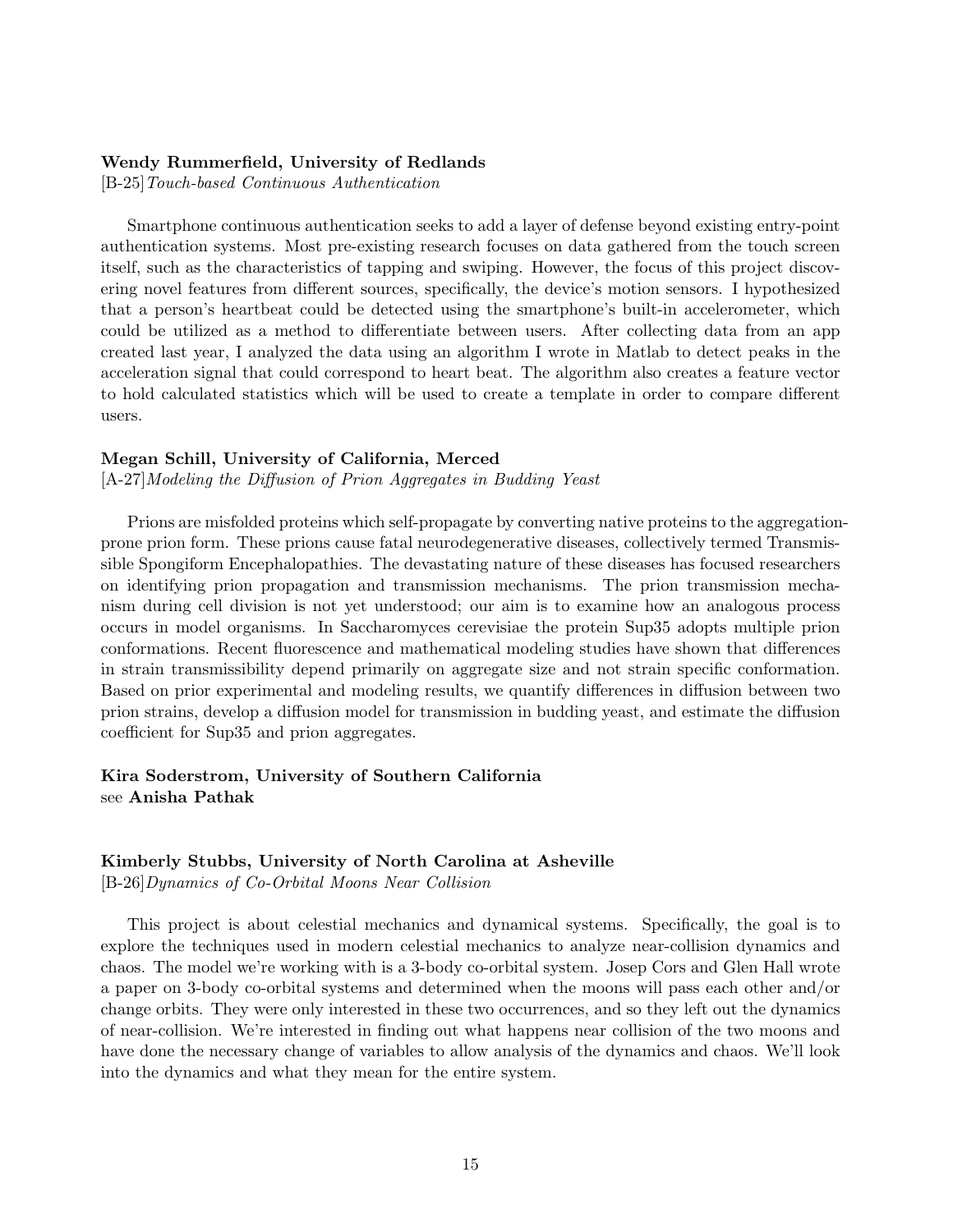# Kristina Sundy, University of Central Oklahoma

[A-28]Determining the Optimal Placement of the Quarantine Specialist in the Board Game Pandemic

In the board game Pandemic, players work cooperatively to treat and cure the global outbreak of four diseases. Each player has a unique role in the team and the optimal utilization of these roles is essential to success in the game. One possible role is that of the Quarantine Specialist. This player has the ability to prevent the spread of disease in the area of the board in which their player token is located. This research uses the technique of Integer Programming to find the optimal position on the board for the Quarantine Specialist for a given turn of the game. Constraints that need to be taken into account include the distance that the player can move in a single turn. As an objective, we minimize the expected number of new disease cases over the current round of the game. Extensive testing has verified the positive impact this technique has on the outcome of the game.

## Mariel Supina, The George Washington University

[B-27] The Power of Quantum Computing Algorithms

Algorithms based on the properties of quantum physics can facilitate enormous computations that would be unthinkable on a classical computer. Analysis of quantum algorithms involves several areas of mathematics and computer science, including linear algebra, complex analysis, and computational complexity theory. Our goal is to analyze three famous quantum algorithms: the Deutsch-Jozsa algorithm, Grover's search algorithm, and Shor's factoring algorithm. Using techniques of algorithm analysis, we can calculate the time complexity of each quantum algorithm and compare it with the time complexity of its corresponding classical algorithm. Quantum algorithms are probabilistic, and from these comparisons, it will be clear that they run much faster than their classical counterparts. If a quantum computer that can harness the power of these algorithms is built, it will have a revolutionary impact on computing and our world.

# Christy Vaughn, Duke University

[A-29]Redistricting and the Will of the People

In the 2012 election for the US House of Representatives, only four of North Carolina's thirteen congressional districts elected a democrat, despite a majority democratic vote. This raises the question of whether gerrymandering, the process of drawing districts to favor a political party, was employed. This study explores election outcomes under different choices of district boundaries. We represent North Carolina as a graph of voting tabulation districts. A districting is a division of this graph into thirteen connected subgraphs. We define a probability distribution on districtings that favors more compact districts with close to an equal population in each district. To sample from this distribution, we employ the Metropolis-Hastings algorithm in which samples are taken from a Markov Chain on the graph. After sampling, election data from the 2012 US House of Representatives election is used to determine how many representatives would have been elected for each party under the different districtings.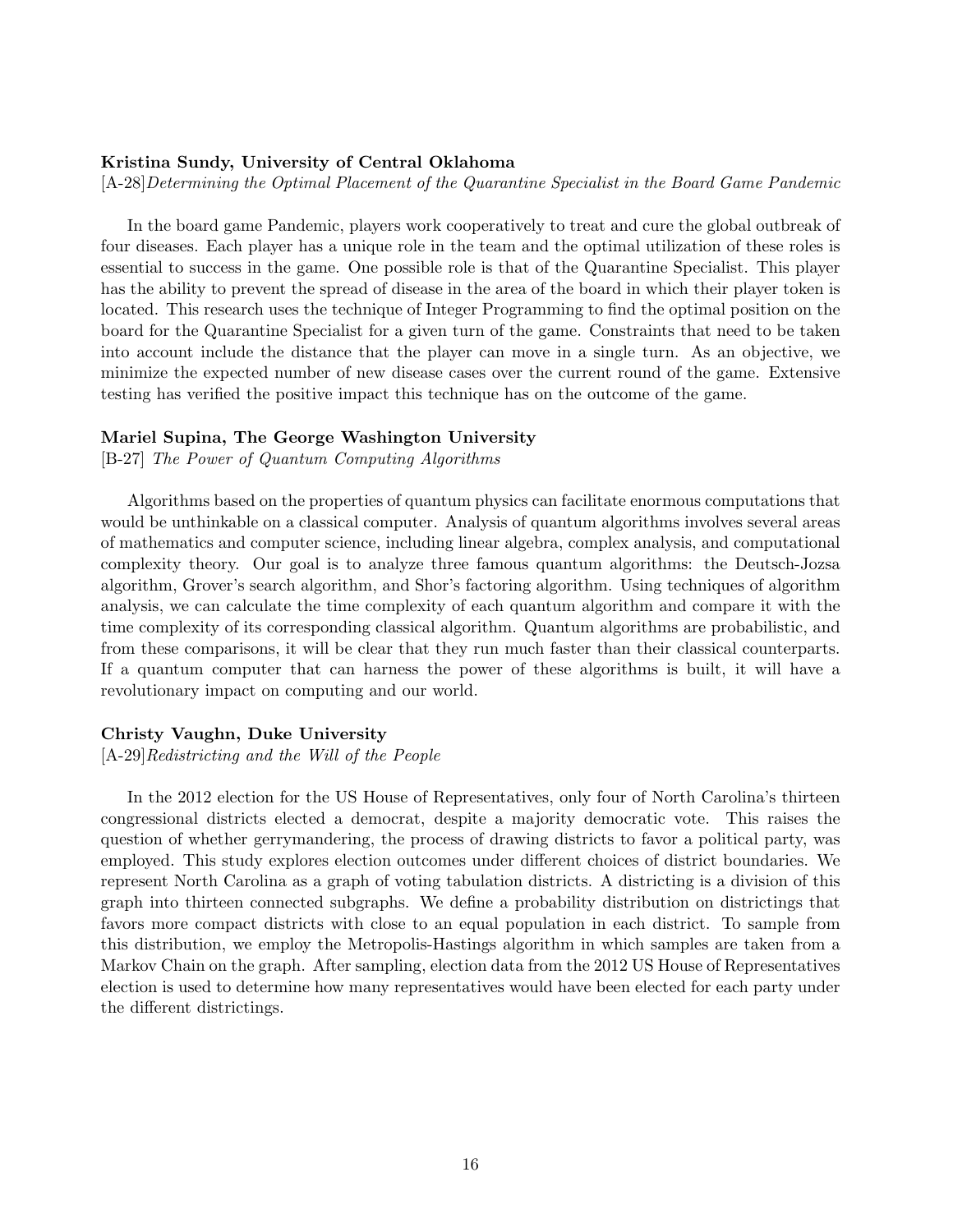# Andrea Vazquez, Universidad Metropolitana

[B-28]A Comparison of Automated and Human Observations of Freezing Drizzle

Freezing drizzle can lead to significant engine damage if not properly detected. While contract weather observers identify freezing drizzle using only visual observations,it is unclear how accurate they are when collecting that data. Automated Surface Observing Systems (ASOS) have B. F. Goodrich Ice Detectors that identify freezing rain, and NCAR scientists have developed an algorithm to identify freezing drizzle using said sensor. This resarch evaluates data that was collected visually and compares it to the data collected by automated sensors in order to assess the accuracy of manual measurements. The data chosen was from the years 2000 to 2009 for four ASOS stations using Goodrich Ice Detectors. The median annual hours were calculated for each site and compared against the results Cortinas et al,found. This study duplicated his technique, converting local time of the observation to Normalized Solar Time (NST). The results presented are a comparison of the automated measurements and the manual observations.

# Sarah Verros, Colorado School of Mines

[A-30]Long-term Crime Forecasting and Setting Crime Reduction Targets

This project investigated methods of forecasting crime rates for use by the Los Angeles Police Department (LAPD) along time scales of months to years. The forecasting method currently used by the LAPD is a constant annual percentage decrease, which does not account for seasonality or other long-term trends within city-wide crime data and inhibits accurate performance evaluations. We developed several models to capture crime trends and forecast crime rates, such as long-term and seasonal decomposition and an annual distributional method. The accuracy of these methods were compared to real crime data and assessed using cumulative percentage error, mean squared error, and other statistics. After testing the developed methods, we determined that our annual distributional method was more accurate at crime forecasting than the method currently used.

#### Racheal Ward, University of Montevallo

[B-29]Item Response Theory: Ability Estimates

I will discuss the assumptions of Item Response Theory (IRT) and Classical Test Theory (CTT). I will compare the differences of Item Response Theory and Classical Test Theory in the areas of ability estimates and measurement error. I will also examine the results of a comparison of a assessment exam for a general education class.

Emily White, Northern Arizona University see Hannah Prawzinsky